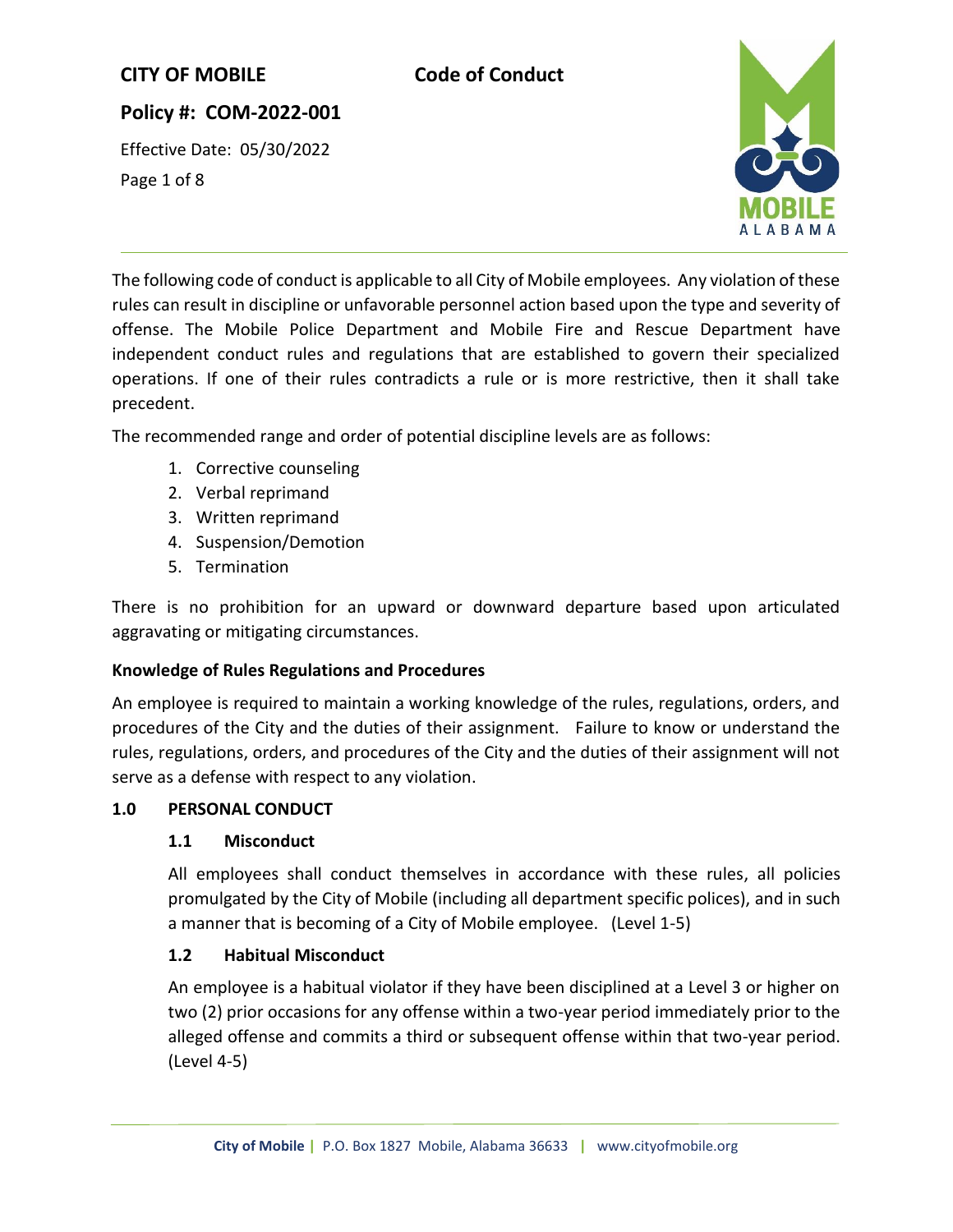## **Policy #: COM-2022-001**

Effective Date: 05/30/2022 Page 2 of 8



#### **1.5 Appearance**

All employees shall, during scheduled hours, be neat, clean, well-groomed and maintain a professional appearance appropriate for their position, except when exempted by proper authority. Furthermore, employees shall, during scheduled hours, wear their required uniform or appropriate and suitable civilian clothing commensurate as a representative of the City of Mobile. (Level 1-4)

### **1.6 Loafing**

All employees shall, during scheduled hours, work diligently with respect to job duties and responsibilities. An employee is considered loafing if engaged in: (Level 1-4)

- A. concealing themselves while on duty,
- B. sleeping or being inattentive while on duty
- C. loitering in areas not associated with the employee's regular work routine.

### **1.7 Acceptance of Gifts**

All Employees, including their immediate family, as a result of their official position, shall not request, accept, or direct others to request or accept meals, gifts, gift certificates, discounts, gratuities or any other item of significant value (including services of any nature) from any vendor, supplier or resource with whom the City of Mobile has an existing or potential business relationship.

Significant value is any gift with a market value of \$25 or more. (Level 1-4)

### **1.8 Contact with Citizens**

An employee shall, when acting in his or her official capacity, address and communicate with citizens and members of the public in a businesslike and courteous manner and give all possible consideration to all citizens and members of the public seeking information or assistance. (Level 1-4)

### **1.9 Respect for other employees**

An employee shall treat any supervisor, subordinate or associate with utmost respect and courtesy. All employees are required to refrain the following: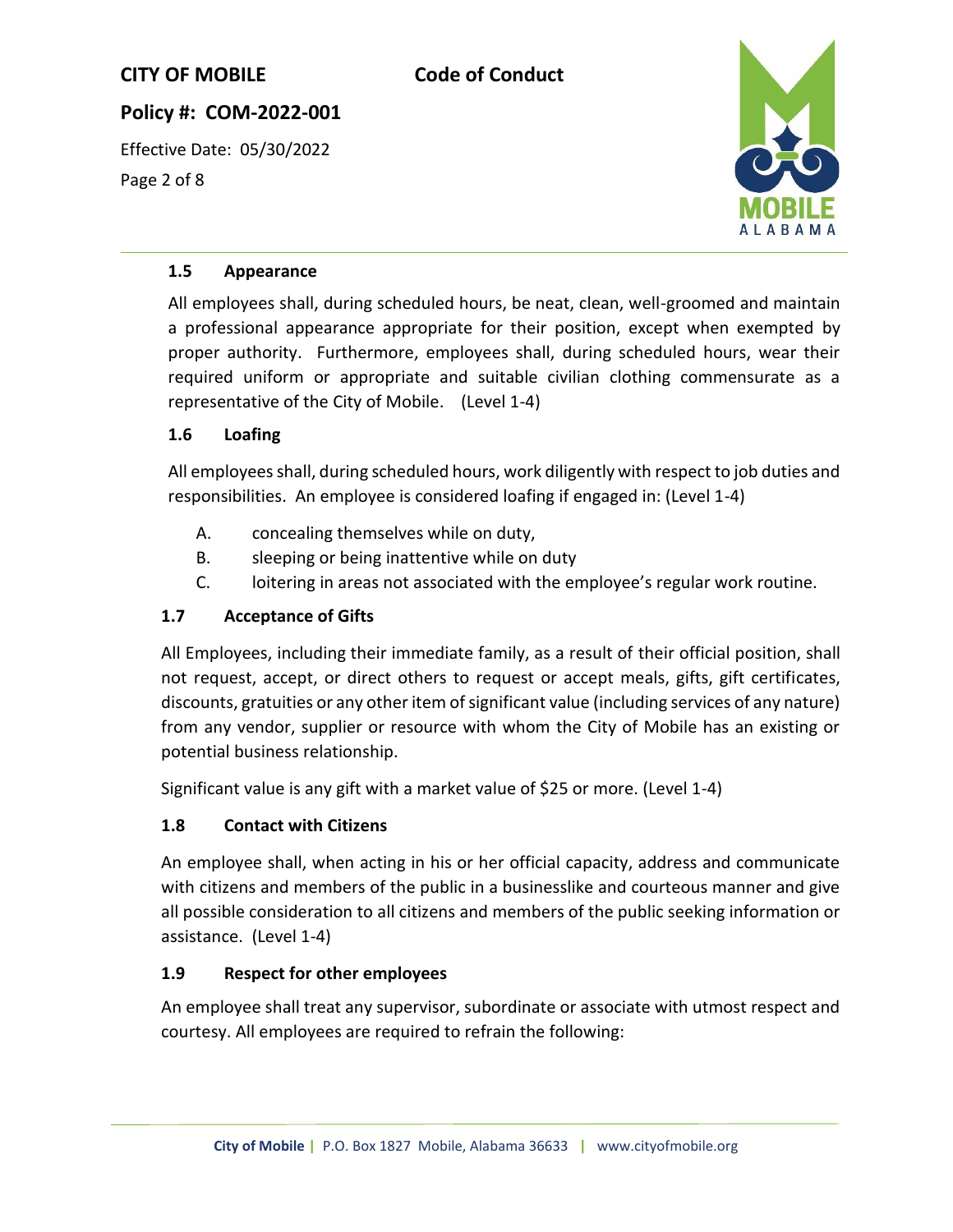## **Policy #: COM-22-001**

Effective Date: 05/09/2022 Page 3 of 8



- A. **Foul/Profane Language:** An employee shall not use disrespectful, profane, abusive, demeaning, belittling, insulting, racially, or discriminatory charged language and/or gestures to any person. (Level 1-4)
- B. **Race, Color or National Origin:** An employee shall not demean any other person, including demeaning a person's race, nationality, religion, sex, or ethnic origin. (Level 1-5)

#### **1.10 Misuse of Position**

An employee shall not use or attempt to use their official position or credentials for their personal benefit or interest or financial or pecuniary gain. (Level 1-4)

#### **1.11 Insubordination**

Employees shall never act in a way that undermines or interferes with their supervisor's leadership. This includes, but is not limited to, the following:

- A. **Failure to Follow Instructions:** An employee shall always pay careful attention and follow all legal, ethical and reasonable orders given, either verbal or written, and shall be held accountable for all instructions given by their supervisor. (Level 1-4)
- B. **Failure to Follow City Rules/Regulations:** An employee shall not willfully disobey or disregard any City rule, regulation, order, policy, or procedure. (Level 1-5)
- C. **Abusive act or Language:** An employee shall not deliberately use disrespectful, profane, mutinous, insolent or abusive language or action toward a supervisor. (Level 1-5)

It is a defense to a charge under this subsection if it is shown that the rule, regulation, order or procedure, alleged to have been disobeyed, was unlawful. However, employees shall, upon an order he or she believes to be improper or unlawful, first obey the order and at their earliest opportunity, report the incident in writing to next-level supervisor or to the Office of Professional Responsibility.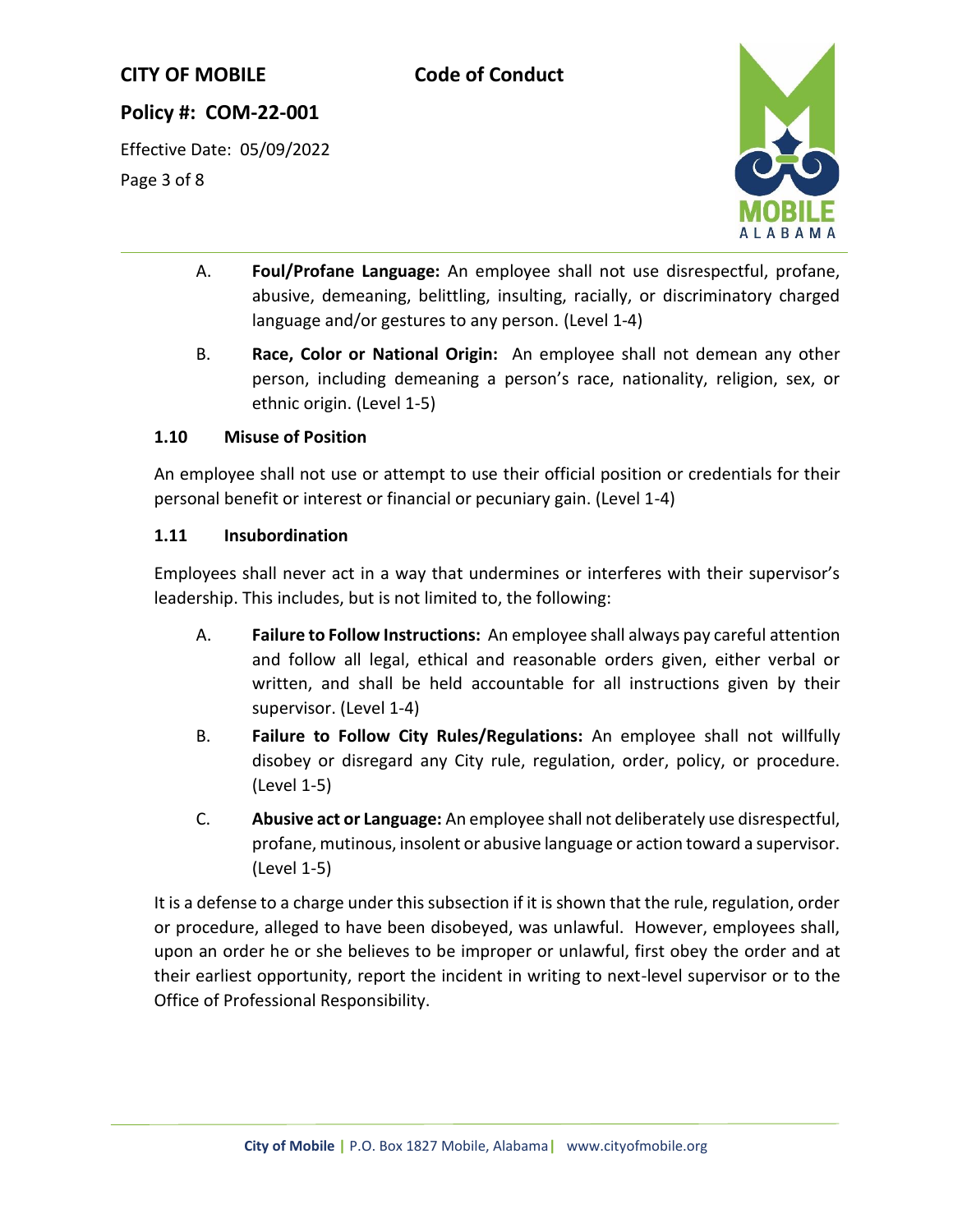**Policy #: COM-22-001**

Effective Date: 05/09/2022 Page 4 of 8



## **1.12 Competence and Efficiency**

All employees will maintain, at a minimum, mandated levels of proficiency, knowledge, and ability based upon their job description to allow them to perform job-related assignments effectively and efficiently. (Level 1-5)

## **1.13 False Statements Regarding City Operations**

An employee shall not engage in the dissemination and/or publication of any false statements regarding city operations, policies, or personnel by speech, writing, expression or in any other manner when such speech is knowingly factually inaccurate or made with reckless disregard for the truth. Repeating false statements with a reckless disregard for the truth is the same as originating the speech. (Level 4-5)

### **1.14 False Allegations**

An employee shall not knowingly or intentionally make any false allegations or statements against another employee. (Level 1-5)

### **1.15 Neglect of Duty**

An employee is required to perform the duties of their position with reasonable skill and diligence.

Failure to give proper attention to an assigned task or job responsibility is defined in the following manner:

- A. **Simple Neglect**: results from the employee being careless or unresponsive to a task or responsibility. (Level 1-4)
- B. **Gross Neglect**: results from habitual, willful and/or a conscious indifference to a task or responsibility. (Level 4-5)

### **1.16 Duty to Report**

All employees have a duty and are required to report suspected or actual violations of laws, government rules/regulations, or city policy. If an employee has reason to believe that there exists questionable or illicit conduct, the employee should immediately report those facts to his/her supervisor, manager, department head, or the Office of Professional Responsibility. (Level 1- 5)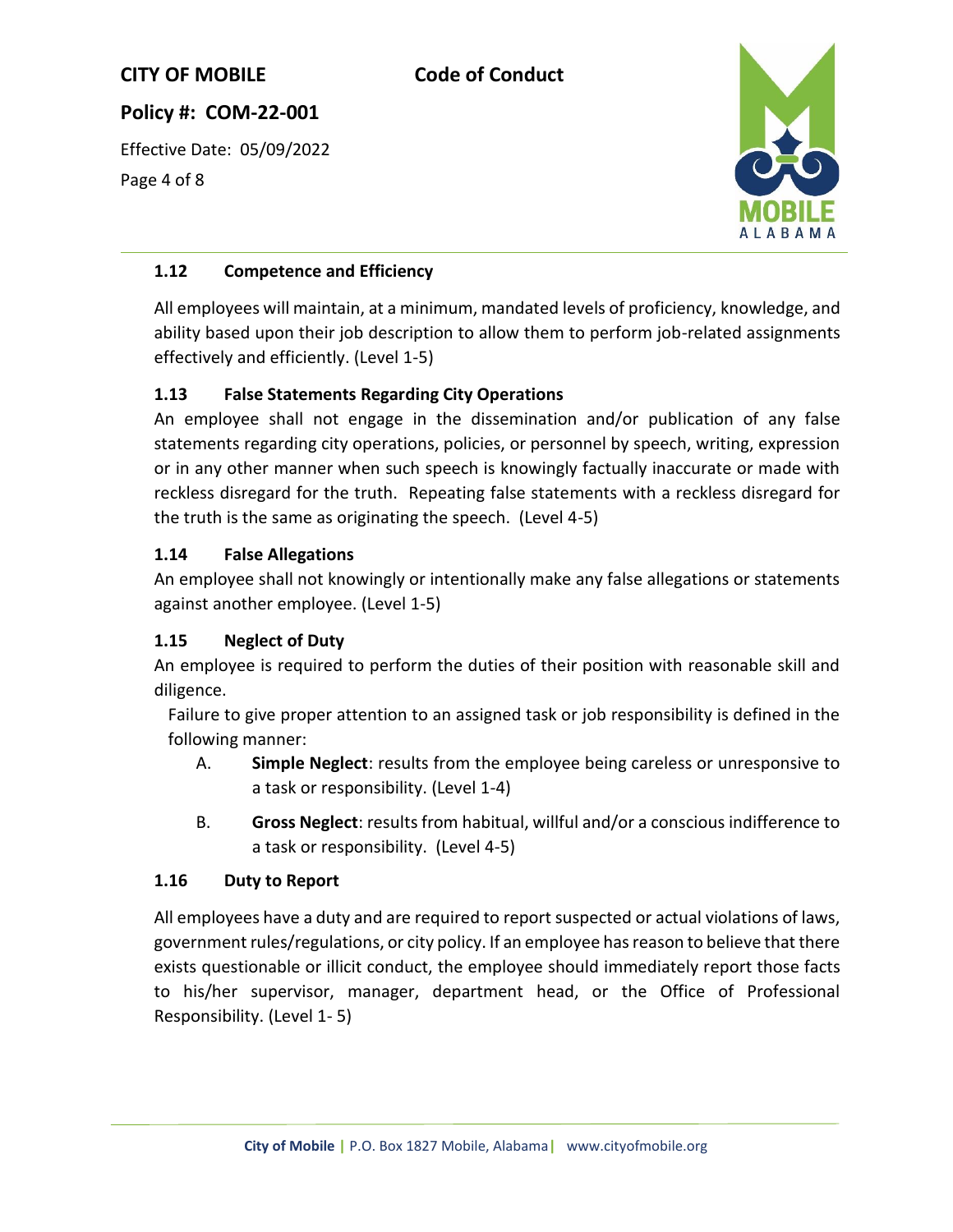# **Policy #: COM-22-001**

Effective Date: 05/09/2022 Page 5 of 8



### **1.17 Bankruptcy**

An employee shall, within 24 hours of filing for bankruptcy, provide written notification to their Department Head. (Level 1-3)

## **2.0 CITY OF MOBILE RECORDS**

City of Mobile employees may have access to information and records that are confidential or proprietary in nature.

Failure to properly handle or safeguard information and/or records that are confidential will be classified as:

### A. **Simple:**

- 1. Unintentionally omitting any matter or items from any report, record, or city document when such omission has the effect of making the report, record, or documents inaccurate or incomplete for the purpose it is designed to serve. (Level 1- 4)
- 2. Supplying non-confidential information to the news media when such action is not consistent with City media policy. (Level 1-4)

### B. **Gross:**

- 1. Altering, forging or tampering with any report, record, or city document for any improper or unlawful reason. (Level 4-5)
- 2. Revealing confidential records, reports, or information to unauthorized persons except the person for whom it is intended or as directed by proper authority or by legal process. (Level 4-5)
- 3. Knowingly making any false statement or report, either oral or written. Knowingly entering or causing a report, record, or city document to be entered as inaccurate, false, or improper information. (Level 4-5)
- 4. Intentionally omitting any matter, item or fact from any report, record or document for the purpose of making the report, record or document inaccurate or incomplete for the purpose it is designed. (Level 4-5)
- 5. Supplying confidential information to the news media when such action is not consistent with City rules, regulations, policies, orders, or procedures. (Level 4-5)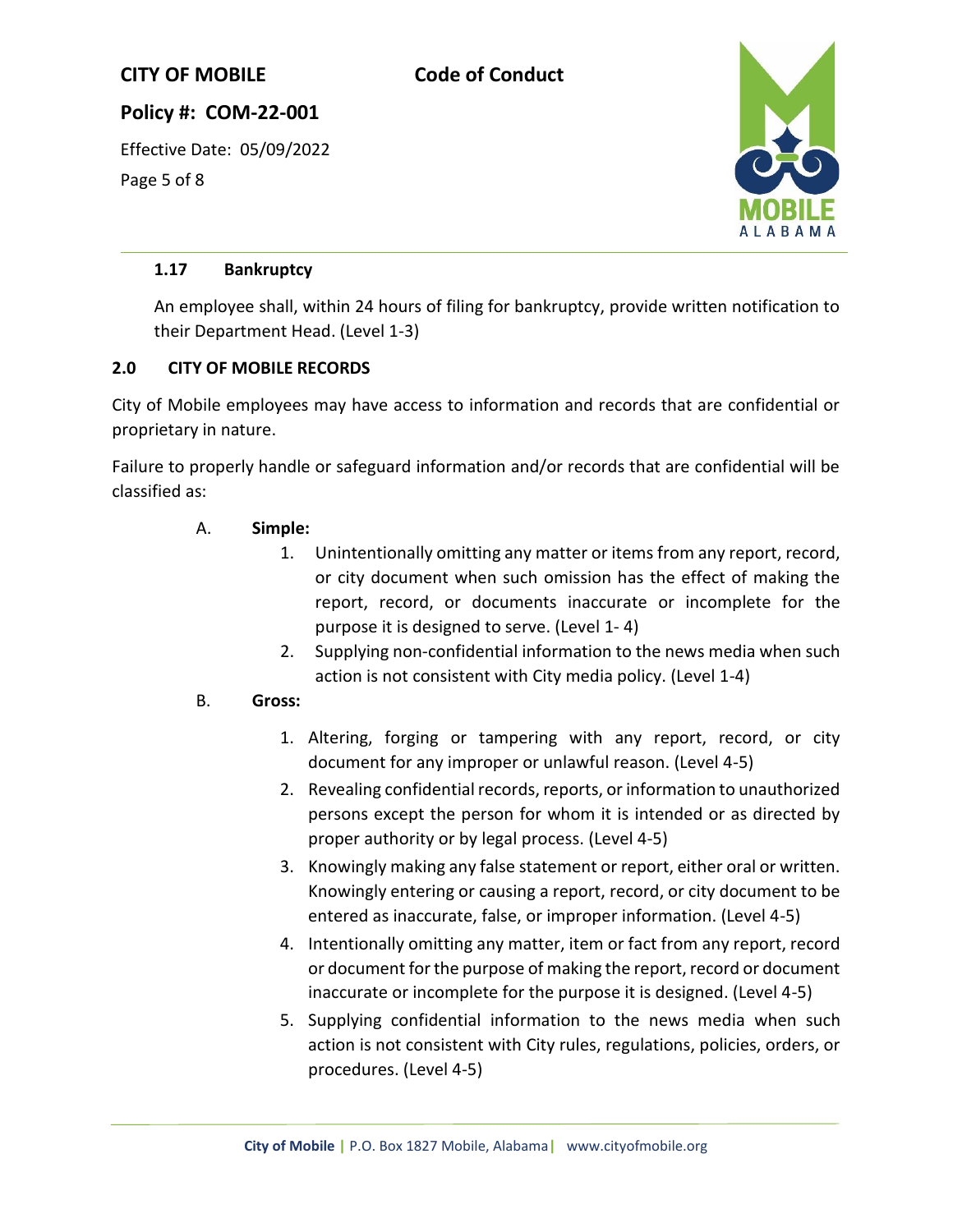# **Policy #: COM-2022-001**

Effective Date: 05/09/2022 Page 6 of 8



## **3.0 PROPERTY AND EQUIPMENT**

An employee is required to take appropriate steps to safeguard all property of the City of Mobile. Employees shall immediately report to their supervisor the loss of or damage to City property, equipment, or material assigned to or used by them.

Failure to properly safeguard city property is defined in the following manner:

- **A. Simple:**
	- 1. An employee shall not, either by simple negligence or conduct, mark, alter or deface any City property, equipment, material, building, or any portion of the buildings under the control of the City. (Level 1-4)
	- 2. An employee, through negligence or carelessness, loses any property, equipment, or material issued or assigned to them.
	- 3. An employee who intentionally damages or wastes City property, equipment, or materials. (Level 1-4)

### B. **Gross:**

- 1. The appropriation of any City property, equipment, or material for their private or personal use, or allow it to be appropriated for the private or personal use of any person (Level 4-5)
- 2. The intentional marking, altering or defacing any City property, equipment, material, building or any portion of a building under the care and control of the City or gross conduct causing such result. (Level  $4-5$ )

#### **4.0 SUPERVISION**

### **4.1 Failure to Supervise**

The duty to supervise is a critical component of every manager's responsibility regardless of the managerial level.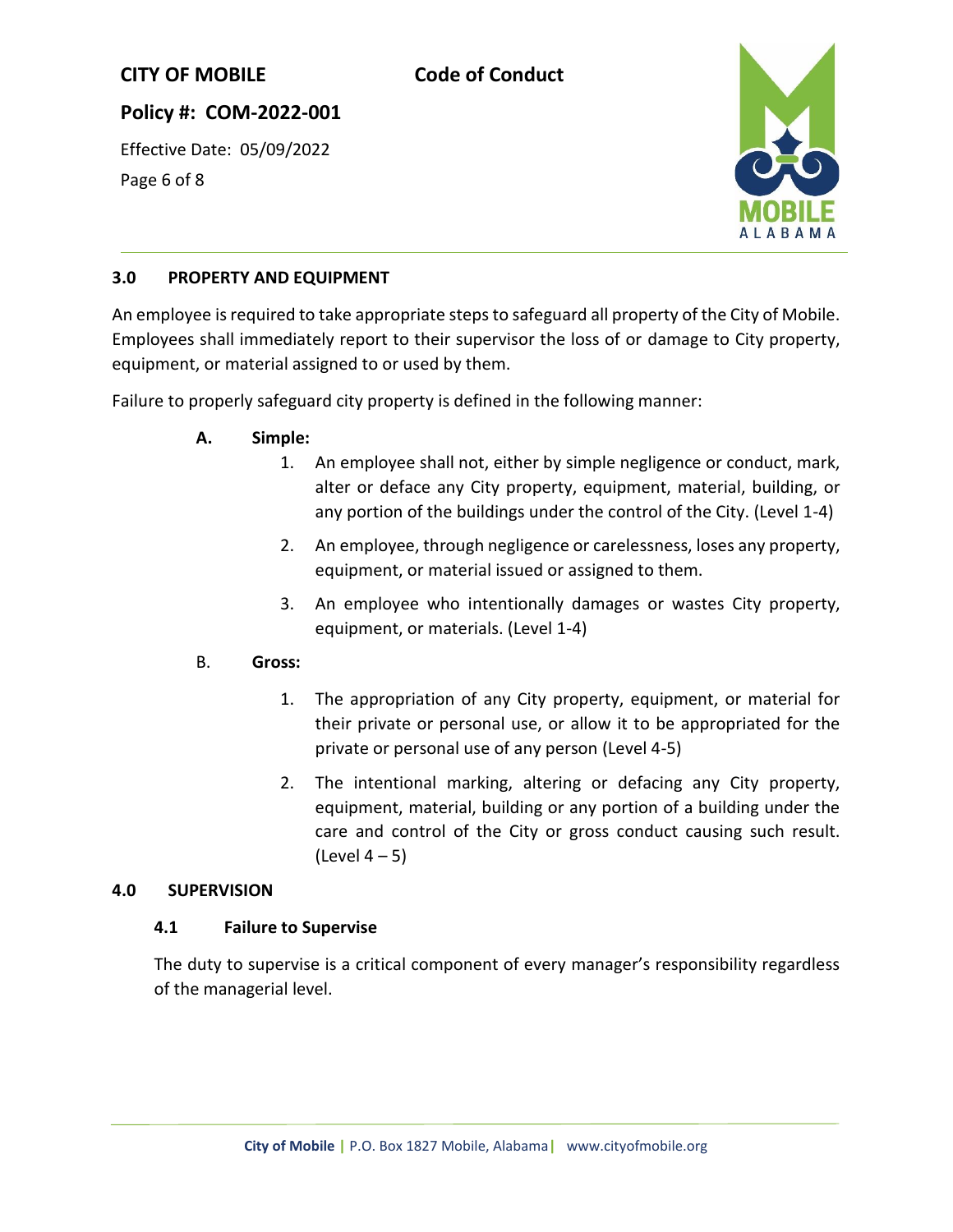## **Policy #: COM-22-001**

Effective Date: 05/09/2022

Page 7 of 8



A violation for failure to properly supervise may occur when either:

## **A. Simple:**

- 1. Awareness of policy violations, neglect, inefficiency, or incompetency are not followed up with proper supervision/corrective action or a supporting evaluation. (Level 1-4)
- 2. Failure to properly rate or document an employee's substandard performance. (Level 1-4)

### B. **Gross:**

Supervision is so deficient it results in failure to detect policy violations, neglect, inefficiency, or incompetency. (Level 4-5)

### **4.2 Issuing Illegal, Immoral or Unreasonable Order**

An employee shall not knowingly issue any order, verbal or written, that is determined to be immoral and/or unreasonable, when such is in violation of any rule, regulation, law or procedure of the city. The issuing of such orders is classified into two categories:

### A. **Simple:**

The issuing of any order, verbal or written, which is unreasonable or in violation of any rule, regulation, law, or procedure of the city. (Level 1-4)

### B. **Gross:**

The issuing of any order, verbal or written, which is immoral, illegal, or a violation of any federal or state law or municipal ordinance. (Level 4-5)

### **5.0 POLITICAL OR RELIGIOUS ACTIVITIES**

A. All employees are prohibited from using their position to interfere with or influence any election. An employee may campaign or engage in political activities; however, they must do so while off-duty and out of City-affiliated attire. Employees are prohibited from using any City property in or for political activities. Employees are expressly prohibited from engaging in any political activity while in uniform, using City vehicles or property. (Level 1-4)